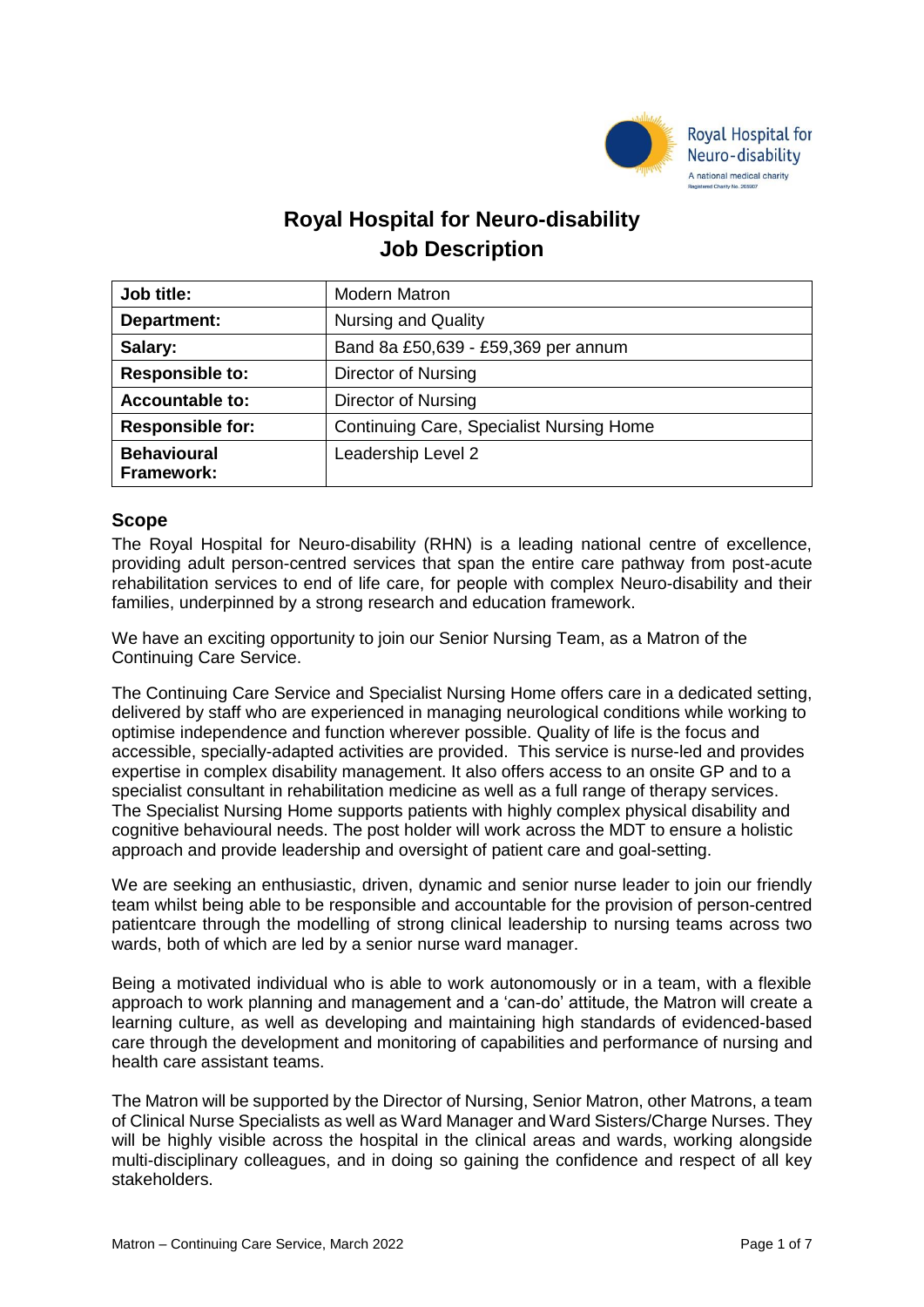# **Main Objectives of the Role**

- To provide leadership and direction to the nursing workforce in the Continuing Care Service.
- To provide day-to-day management and supervision of the Continuing Care Service nursing workforce, ensuring that RHN provide clinically excellent, safe care through a person-centred model of care to each individual patient.
- To ensure nursing complies fully with the NMC code and standards of practice.
- To create a humanising culture where quality is at the centre of everything we do and it is delivered on all occasions, to the highest level, in accordance with the appropriate regulations, professional standards and legislation.
- To deliver against the nursing budget and workforce planning targets, managing staffing efficiently and effectively in line with safe staffing principles.
- To participate in 7 day working and the Clinical Response Service (Rapid Response Service) across the hospital.
- To work collaboratively with the Director of Nursing, Senior Matron, Head of Service, Practice Development and Clinical Nurse Specialist team and all key stake holders to deliver safe, effective nursing and day to day management of wards.
- To deputise for the Senior Matron/Director of Nursing as required.
- To be responsible for the implementation of organisational policies and procedures within the Continuing Care Service clinical setting.
- To participate in complaints management within the framework of the hospital complaints policy; this will include undertaking investigations, incident reporting and investigating and root cause analyses including reviewing trends and reporting and monitoring.
- To work collaboratively with other clinical and non-clinical leaders and departments as the Matron lead for one of the following five areas: education and training, workforce, safety and risk, patient experience or mental capacity and deprivation of liberty safeguards.

## **Key Responsibilities**

## **1. Nursing: Patient Care and Patient Experience**

- To provide a clear focus for nursing, with a highly visible presence within the wards
- To be responsible for ensuring there are systems in place that results in the provision of care in a suitable environment that is safe, providing for the physical, psychological and emotional requirements of patients, relatives, staff and other service users; identifying clinical risks and ensuring appropriate action is taken in accordance with RHN policies.
- To be responsible for recruitment and retention of nursing staff in the Continuing Care Service to ensure that the highest standards of care are delivered against agreed workforce planning targets and budgets.
- To ensure the delivery of care is within best practice guidelines and compliant with the NMC Standards and Code of Professional Standards of Practice and Behaviour for Nurses, Midwives and Nursing Associates including the Professional Guidance on the Safe and Secure Handling of Medicines and The NMC Code – Standards relevant to Record Keeping.
- To participate and lead in the clinical audit programme as required.
- To manage and monitor absence levels for nursing supported by the Senior Matron and HR Business Partner.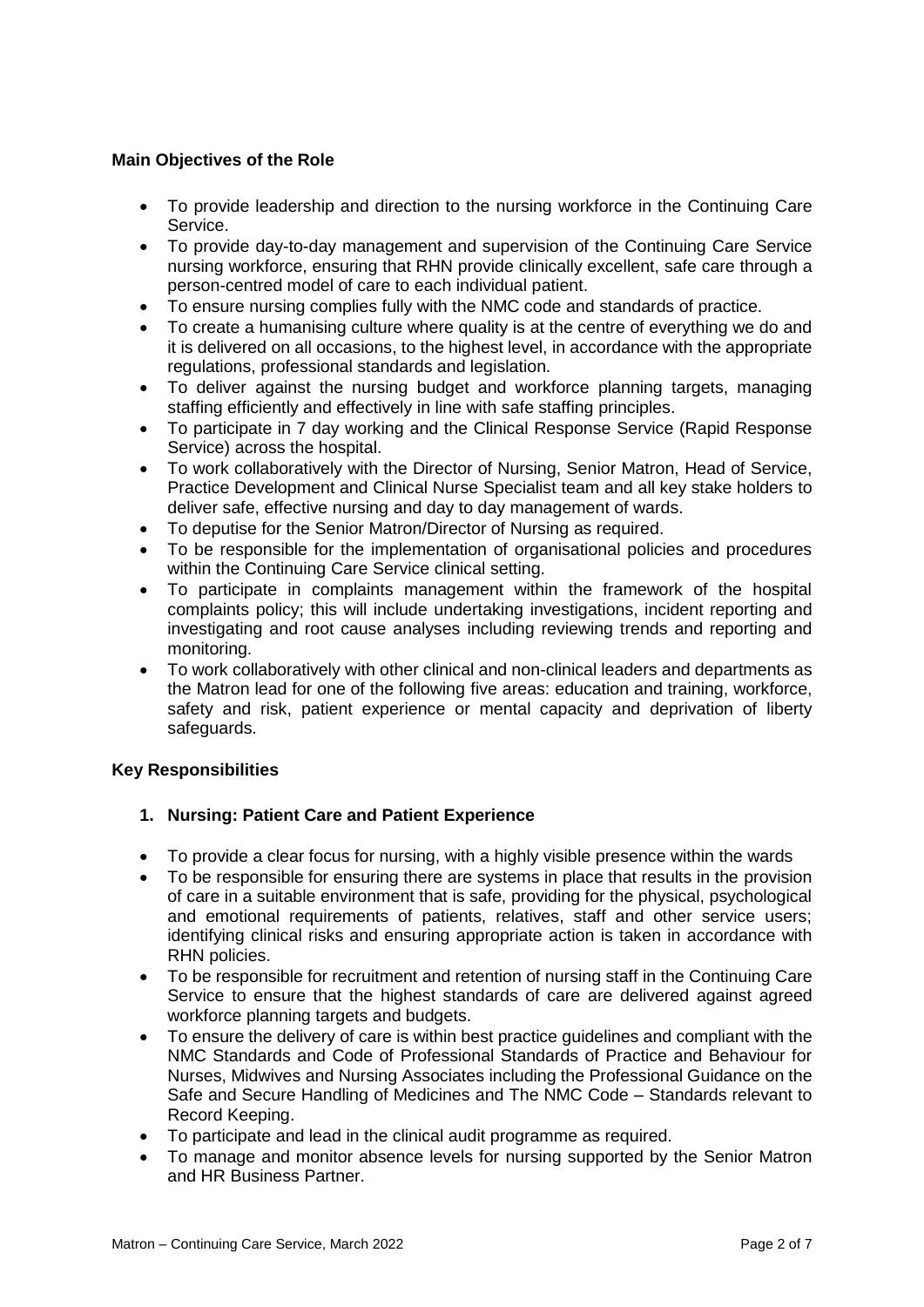- To be responsible for nursing performance including any disciplinary issues within the Continuing Care Service, supported by the Senior Matron and HR Business Partner.
- To be involved in decisions making as part of the MDT which centre on the preassessed care needs of potential patients regarding suitability of placements and to manage the discharge pathway ensuring a smooth transition between service and/or back to the community.
- To be accountable for ensuring that infection prevention and control (IPC) audit result are acted on across the Continuing Care Service and that and action plans and feedback from alert organisms are discussed at ward and department level, recording actions and compliance with those actions. This will require working closely with the Clinical Nurse Specialist for IPC.
- To provide leadership and direction in safeguarding vulnerable adults in their service, collaboratively working with the Head of Safeguarding and Senior Matron.
- To adhere to an effective method of incident management and provide quality assurance that concerns are being addressed in a timely manner.
- Awareness of the mental capacity act and deprivation of liberty legislation and its application in the context of neuro rehabilitation.

# **2. Leadership**

- Lead and be responsible for the delivery of effective nursing for a complex group of patients and their families, ensuring compassionate, humanised and efficient care, making sure the patient is always central to the service and how it is delivered**.**
- Line manages the Ward Managers on the Continuing Care Wards, Ward Sisters/Charge Nurses, overseeing resource management in line with the workforce planning strategy.
- Implement and maintain a robust quality assurance system to ensure consistent high standards of care in line with regulatory requirements and best practice.
- Contribute to the review plans, policies and procedures, in line with current emergent and anticipated needs, best practice, regulatory requirements and legislation.
- Ensure the provision of high standards of holistic care which directly relates to care plans and the regularly reassessed needs of patients.
- Make decisions based on the pre-assessed care needs of potential patients regarding suitability of placements.
- Ensure robust engagement with MDT and agencies and ensure that this is reflected in patients' personalised care plans.
- Wherever possible, ensure that there are meaningful mechanisms in place which facilitate patients having an input into the running of the service, resulting in patient choice as part of the overall objective to achieve person-centred care.
- Actively encourage and support patient families and friends to maintain contact and to participate in the choices being made about care provision.
- Work closely with estates and housekeeping to ensure a patient environment which is clean, comfortable and safe; represent nursing as required to support these services.

## **3. Financial**

- In conjunction with the Senior Matron deliver the service within the agreed budget, raising awareness of any variance and agreeing actions as required to minimise those variances.
- Support the Head of Service to meet their occupancy targets.
- Have a strong understanding of staffing requirements.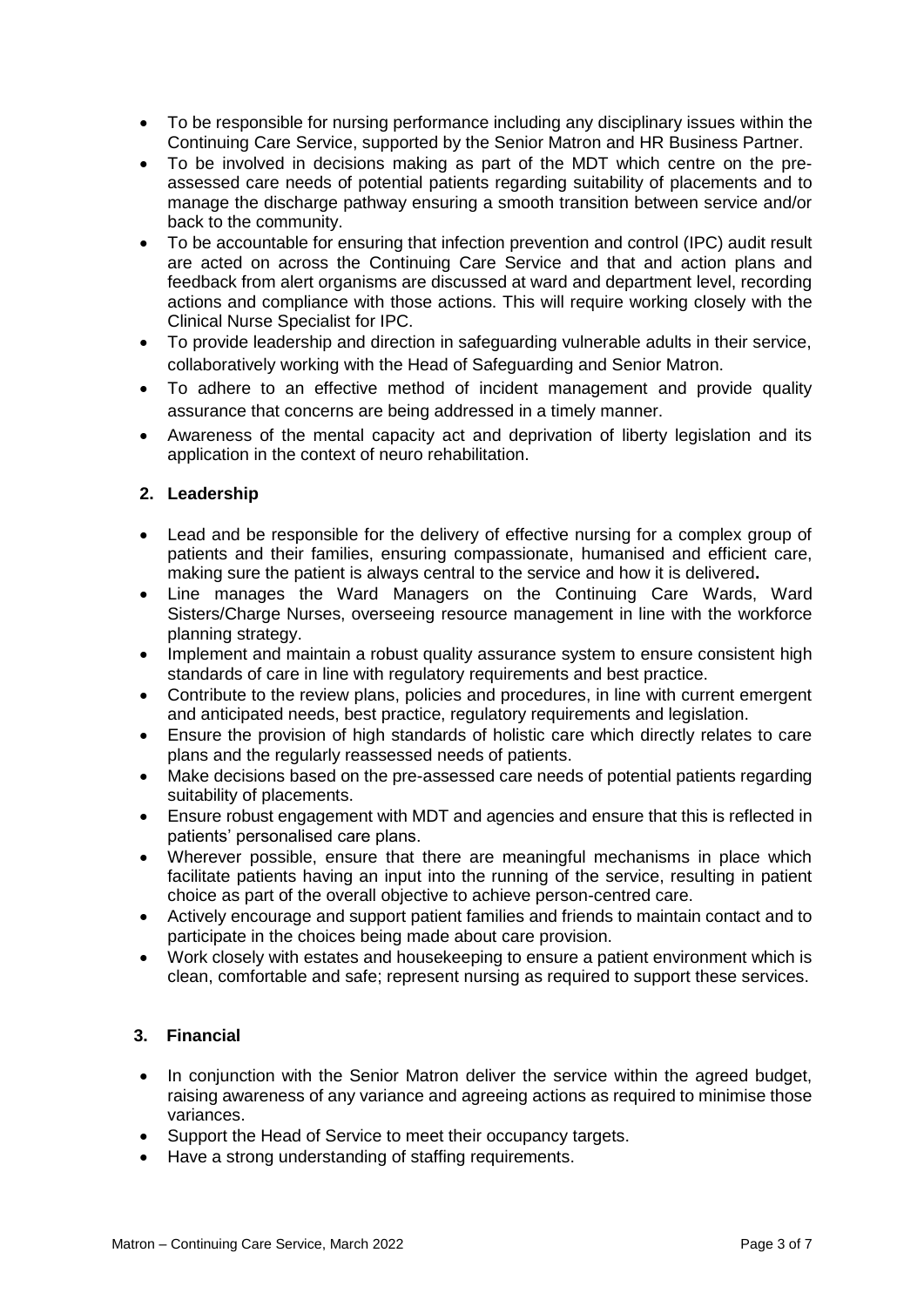- Ability to effectively manage key performance indicators such as sickness, annual leave and training.
- With the Senior Matron, meet the workforce planning targets, minimising the dependency on agency staff through the robust management of staff rostering.

## **4. Human Resources and Organisational Development:**

- Work closely with the HR Business Partner to manage staff performance including any performance management, conduct and disciplinary issues.
- To be responsible for managing the attendance of nursing staff, addressing prolonged absences supported by the HR Business Partner, within the framework of RHN policy.
- Being highly visible, the Matron will support the organisational development agenda and RHN values.
- With the support of their teams and HR Business Partner, the Matron will manage vacancies as they occur, supported by the Director of Nursing/Senior Matron and in line with the Nursing Strategy.

## **5. Organisation-wide:**

- Build and maintain effective working relationships with all key stakeholders.
- Develop relationships with external agencies as required e.g., social services, national agencies and the community to support person-centred care.
- From time to time participating in additional duties as required by the Senior Matron or Director of Nursing to support the patient agenda.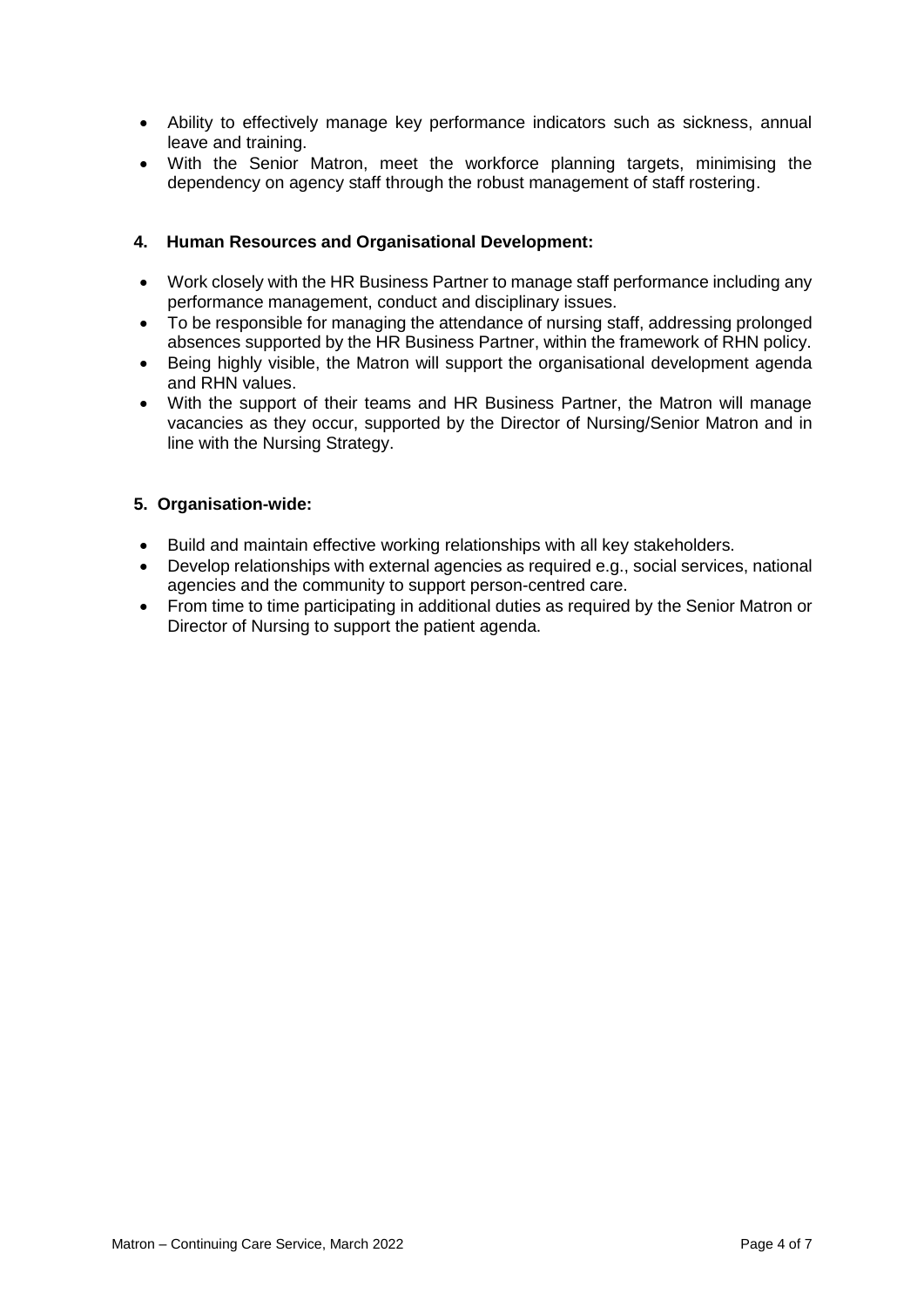| <b>Person Specification: Essential and Desirable</b> |                                       |  |  |  |
|------------------------------------------------------|---------------------------------------|--|--|--|
| <b>Job Title:</b>                                    | <b>Modern Matron</b>                  |  |  |  |
| Grade:                                               | Band 8a                               |  |  |  |
| <b>Salary</b>                                        | £50,639 - £59,369 per annum (2021/22) |  |  |  |
| <b>Responsible to:</b>                               | Director of Nursing                   |  |  |  |

| Criteria                                                                                                                                                |   | Essential/<br><b>Desirable</b> |    | Assessment<br>Method |  |          |  |  |
|---------------------------------------------------------------------------------------------------------------------------------------------------------|---|--------------------------------|----|----------------------|--|----------|--|--|
|                                                                                                                                                         |   |                                |    |                      |  | R.       |  |  |
| <b>Education and Qualifications</b>                                                                                                                     |   |                                |    |                      |  |          |  |  |
| First level Registered Nurse with current registration on                                                                                               | E |                                | X  |                      |  |          |  |  |
| the NMC register.                                                                                                                                       |   |                                |    |                      |  |          |  |  |
| First degree in relevant subject or post-registration<br>qualification in Specialist Practice that is relative to the role or<br>equivalent experience. | E |                                | X  |                      |  |          |  |  |
| Evidence of continuing professional development at degree<br>level or equivalent.                                                                       | E |                                | X  | X                    |  |          |  |  |
| Teaching/Mentor qualification or the commitment to undertake<br>and successfully complete within 12 months of appointment.                              | E |                                | X  |                      |  |          |  |  |
| Relevant management/leadership qualification or evidenced<br>experience.                                                                                | E |                                | X  |                      |  |          |  |  |
| Evidence of study at MSc level within either leadership or<br>specialist area of nursing practice.                                                      |   | D                              | X  |                      |  |          |  |  |
| <b>Professional Experience</b>                                                                                                                          |   |                                |    |                      |  |          |  |  |
| Extensive management experience with demonstrable<br>expertise in clinical leadership.                                                                  | E |                                | X  | $\sf X$              |  | $\times$ |  |  |
| Credible clinical role model who is committed to improving<br>standards of patient care.                                                                | E |                                | X  | X                    |  |          |  |  |
| A demonstrable commitment to evidence-based practice and<br>nursing research.                                                                           | E |                                | X  | $\sf X$              |  |          |  |  |
| Demonstrable experience service development and change<br>management.                                                                                   | E |                                | X. | X                    |  |          |  |  |
| Experience supporting and managing the performance of<br>others through clinical supervision, mentoring, coaching and<br>performance management.        | E |                                | X  | X                    |  |          |  |  |
| Demonstrable experience in clinical audit and quality<br>improvement.                                                                                   | E |                                | X  | X                    |  |          |  |  |
| <b>Knowledge</b>                                                                                                                                        |   |                                |    |                      |  |          |  |  |
| Understanding of the National Service Frameworks for<br>patients with long-term conditions and the ability to apply this<br>in care delivery.           | Е |                                | X  | X                    |  |          |  |  |
| Understanding of the concepts of clinical<br>governance and quality assurance.                                                                          | E |                                | X  | X                    |  |          |  |  |
| Advanced and in-depth knowledge of adult safeguarding.                                                                                                  | E |                                | X  | X                    |  |          |  |  |
| Advanced and in-depth knowledge of safety and risk<br>management.                                                                                       | E |                                | X  | X                    |  |          |  |  |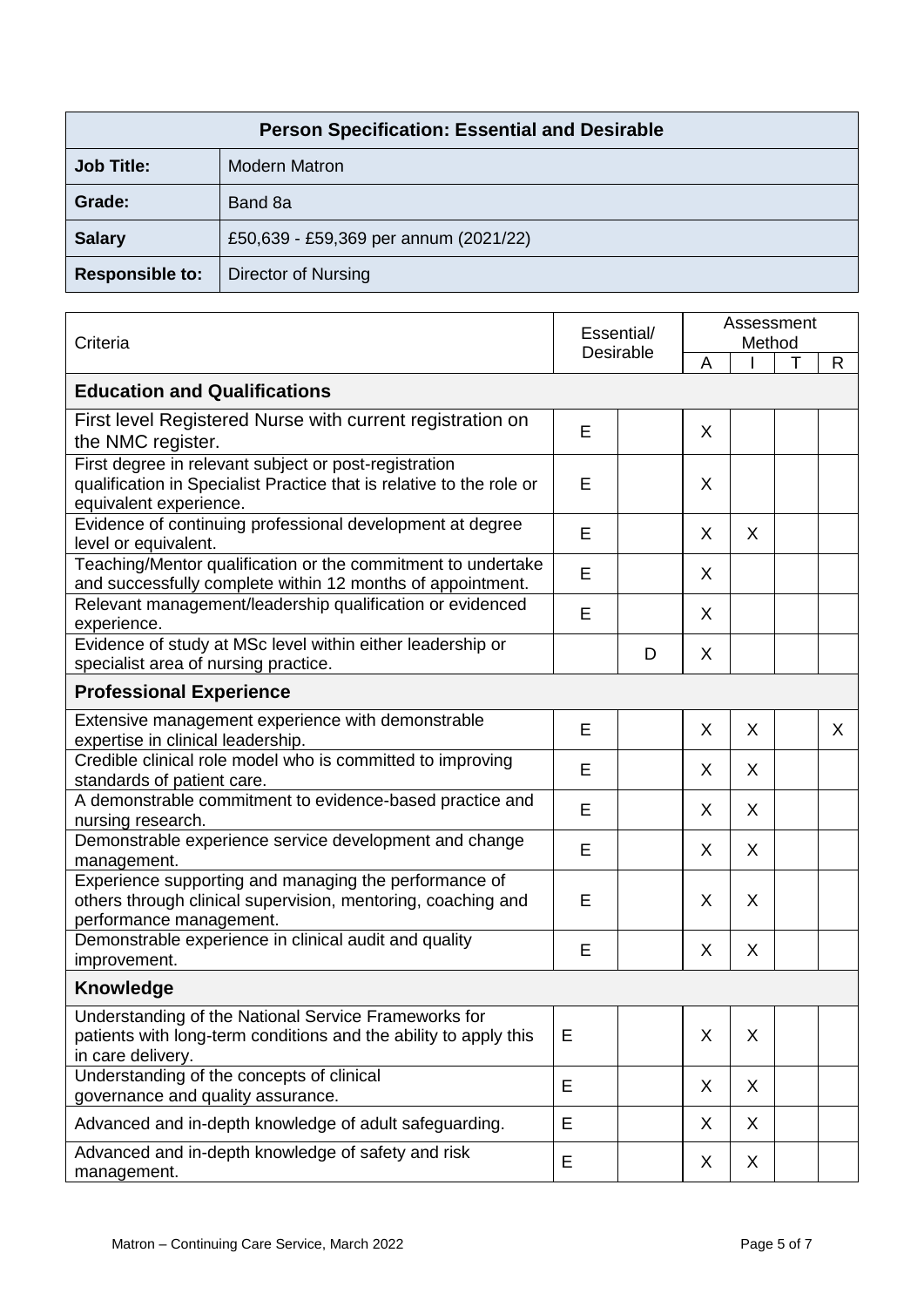| <b>Key Skills and Abilities</b>                                                                                                |   |  |            |              |   |   |  |
|--------------------------------------------------------------------------------------------------------------------------------|---|--|------------|--------------|---|---|--|
| Intermediate IT skills.                                                                                                        | E |  | X          |              |   |   |  |
| Highly motivated with the ability to inspire and motivate<br>others.                                                           | E |  | X          | X            |   |   |  |
| Ability to support and develop others.                                                                                         | E |  | X          | X            |   |   |  |
| Ability to work autonomously, and as part of a multidisciplinary<br>team.                                                      | E |  | X          | X            |   |   |  |
| Ability to be adaptive and work under own initiative.                                                                          | E |  | X          | X            |   |   |  |
| Ability to interpret and utilise information effectively, including<br>numerical and financial data.                           | E |  | X          | X            |   |   |  |
| Excellent time management and organisational skills.                                                                           | E |  | X          | $\mathsf{X}$ |   | X |  |
| Excellent communication, liaison and interpersonal skills both<br>written and verbal.                                          | E |  | X          | X            | X |   |  |
| The ability to present articulately.                                                                                           | E |  |            | X            | X |   |  |
| Ability to identify stress in self and others and to take effective<br>action.                                                 | E |  | X          | X            |   |   |  |
| Ability to mediate and manage conflict.                                                                                        | E |  | X          | $\mathsf{X}$ |   |   |  |
| <b>Other</b>                                                                                                                   |   |  |            |              |   |   |  |
| Awareness and respect for colleagues, patients and relatives<br>cultural, religious and emotional needs and beliefs.           | E |  | X          | X            |   |   |  |
| Able to demonstrate behaviours consistent with the<br>organisations values. Courteous, respectful and helpful at all<br>times. | E |  | X          | X            |   | X |  |
| Good previous attendance record.                                                                                               | E |  | X          | X            |   | X |  |
| Willingness to participate in seven day working, including<br>evenings, nights, weekends and bank holidays.                    | E |  | X          | X            |   |   |  |
| Satisfactory enhanced DBS check against vulnerable groups<br>barred lists.                                                     | E |  | <b>DBS</b> |              |   |   |  |
| Assessment Criteria: $A =$ Application, $I =$ Interview, $T =$ Test, $R =$ References                                          |   |  |            |              |   |   |  |